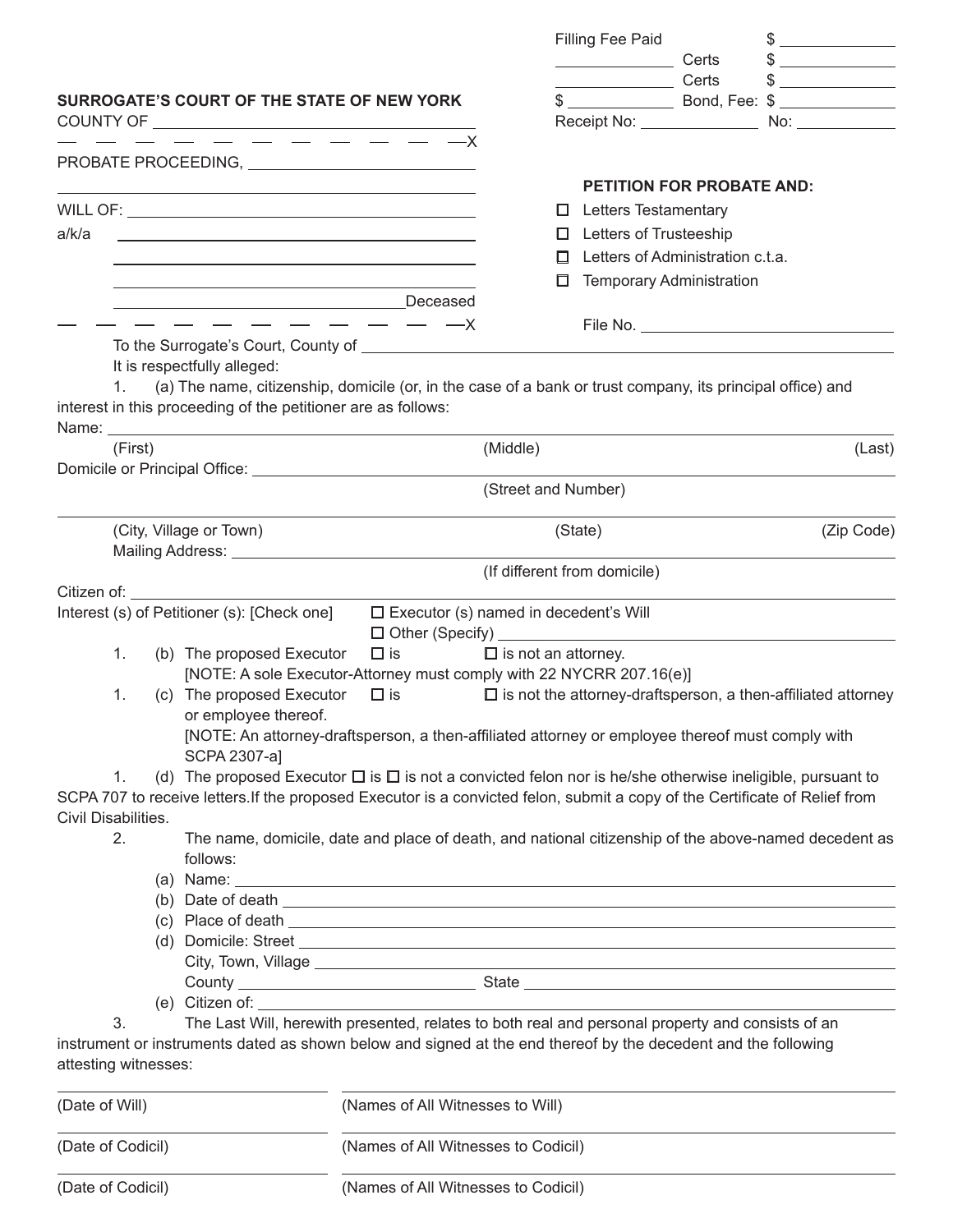4. No other will or codicil of the decedent is on file in this Surrogate's Court, and upon information and belief, after a diligent search and inquiry, including a search of any safe deposit box, there exists no will, codicil or other testamentary instrument of the decedent later in date to any of the instruments mentioned in Paragraph 3 except as follows: **[Enter "NONE" or specify]**

 5. The decedent was survived by distributees classified as follows: [Information is required only as to those classes of surviving relatives who would take the property of decedent pursuant to EPTL 4-1.1 and 4-1.2. State the **number** of survivors in each class. Insert "**NO**" in all prior classes. Insert "**X**" in all subsequent classes].

- a. **□** Spouse (husband/wife).
- b. **□** Child or children and/or issue of predeceased child or children.
	- **[Must include marital, nonmarital, adopted, or adopted-out of child under DRL Section 117]**
- c. **□** Mother/Father.
- d. **□** Sisters and/or brothers, either of the whole or half blood, and issue of predeceased sisters and/or brothers (nieces/nephews, etc.)
- e. **□** Grandparents. [Include maternal and paternal]
- f. **□** Aunts and/or uncles, and children of predeceased aunts and/or uncles (first cousins). [Include maternal and paternal]
- g. **□** First cousins once removed (children of predeceased first cousins). [Include maternal and paternal]

6. The names, relationships, domicile and addresses of all distributees (under EPTL 4-1.1 and 4-1.2), of each person designated in the Will herewith presented as primary executor, of all persons adversely affected by the purported exercise by such Will of any power of appointment, of all persons adversely affected by any codicil and of all persons having an interest under any other will of the decedent on file in the Surrogate's Court, are hereinafter set forth in subdivisions (a) and (b).

 [If the propounded will purports to revoke or modify an inter vivos trust or any other testamentary substitute, list the names, relationships, domicile and addresses of the trustee and beneficiaries affected by the will in subparagraphs (a) and (b) below. **Submit trust agreement**]

 (a) All persons and parties so interested who are of full age and sound mind or which are corporations or associations, are as follows:

> $\overline{a}$  $\overline{a}$  $\overline{a}$  $\overline{a}$  $\overline{a}$  $\overline{a}$  $\overline{a}$  $\overline{a}$

|  | Name and Relationship |
|--|-----------------------|
|  |                       |

 $\overline{a}$ 

Domicile Address and Mailing Address Description of Legacy, Devise or Other

Interest, or Nature of Fiduciary Status

(b) All persons so interested who are persons under disability, are as follows:

 [Furnish all information specified in NOTE following 7b]

Name and Relationship Domicile Address and Mailing Address Description of Legacy, Devise or Other

 $\overline{a}$  $\overline{a}$  $\overline{a}$  $\overline{a}$  $\overline{a}$  $\overline{a}$  Interest, or Nature of Fiduciary Status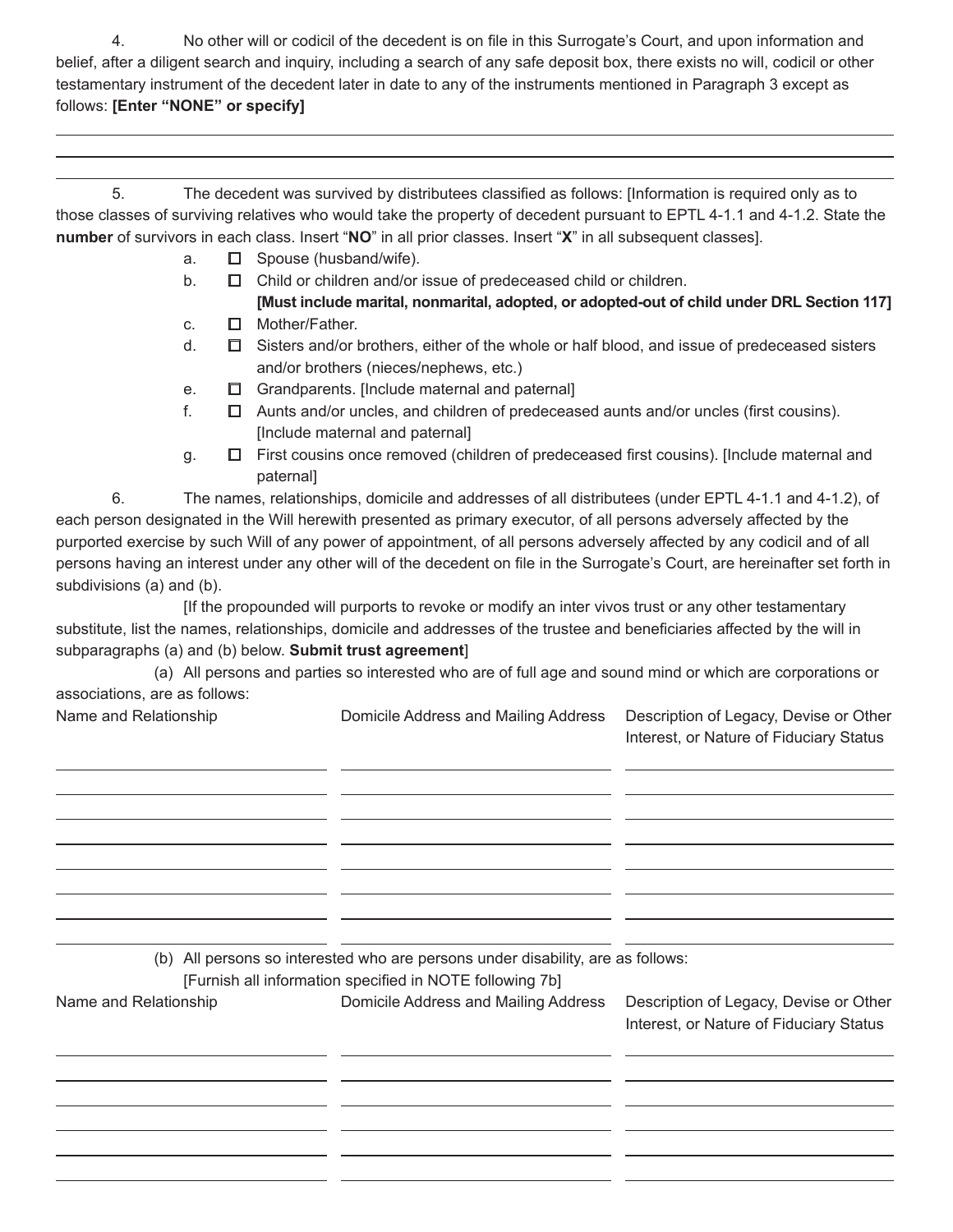$\overline{a}$ 7. (a) The names and domiciliary of all substitute or successor executors and of all trustees, guardians, legatees, devisees, and other beneficiaries named in the Will and/or trustees and beneficiaries of any inter vivos trust designated in the propounded Will other than those named in Paragraph 6 herewith are as follows: Name and Relationship **Domicile Address and Mailing Address** Description of Legacy, Devise or Other Interest, or Nature of Fiduciary Status  $\overline{a}$  $\overline{a}$  $\overline{a}$  $\overline{a}$  $\overline{a}$  $\overline{a}$  $\overline{a}$  $\overline{a}$ (b) All such legatees, devisees and other beneficiaries who are persons under disability are as follows: [Furnish all information specified in NOTE below] Name and Relationship **Domicile Address and Mailing Address** Description of Legacy, Devise or Other Interest, or Nature of Fiduciary Status  $\overline{a}$  $\overline{a}$  $\overline{a}$  $\overline{a}$  $\overline{a}$  $\overline{a}$ 

 $\overline{a}$ 

[NOTE: In the case of each infant, state (a) name, birth date, relationship to decedent, domicile and residence address, and the person with whom he/she resides, (b) whether or not he/she has a court-appointed guardian (if not, so state), and whether or not his/her father and/or mother is living, and (c) the name and residence address of any court-appointed guardian and the information regarding such appointment. In the case of each other person under a disability, state (a) name, relationship to decedent, and residence address, (b) facts regarding his disability including whether or not a committee, conservator, guardian, or any other fiduciary has been appointed and whether or not he/she has been committed to any institution, and (c) the names and addresses of any committee, person or institution having care and custody of him/her, conservator, guardian, and any relative or friend having an interest in his/her welfare. In the case of a person confined as a prisoner, state place of incarceration and list any person having an interest in his/her welfare. In the case of unknowns, describe such person in the same language as will be used in the process.]

 $\overline{a}$  $\overline{a}$ 

8. (a) No beneficiary under the propounded will, listed in Paragraph 6 or 7 above, had a confidential relationship to the decedent, such as attorney, accountant, doctor, or clergyperson, except: **[Enter "NONE" or indicate the nature of the confidential relationship]**.

|        |  | (b) No persons, corporations or associations are interested in this proceeding other than those mentioned     |
|--------|--|---------------------------------------------------------------------------------------------------------------|
| above. |  |                                                                                                               |
|        |  | (a) To the best of the knowledge of the undersigned, the approximate total value of all property constituting |

the decedent's gross testamentary estate is greater than  $\frac{1}{2}$  but less than  $\frac{1}{2}$ 

Personal Property  $\quad$   $\quad$   $\quad$  Improved real property in New York State \$

Unimproved real property in New York State \$

 $\overline{a}$ 

Estimated gross rents for a period of 18 months \$

 $\overline{a}$ 

 (b) No other testamentary assets exist in New York State, nor does any cause of action exist on behalf of the estate, except as follows: **[Enter "NONE" or specify]**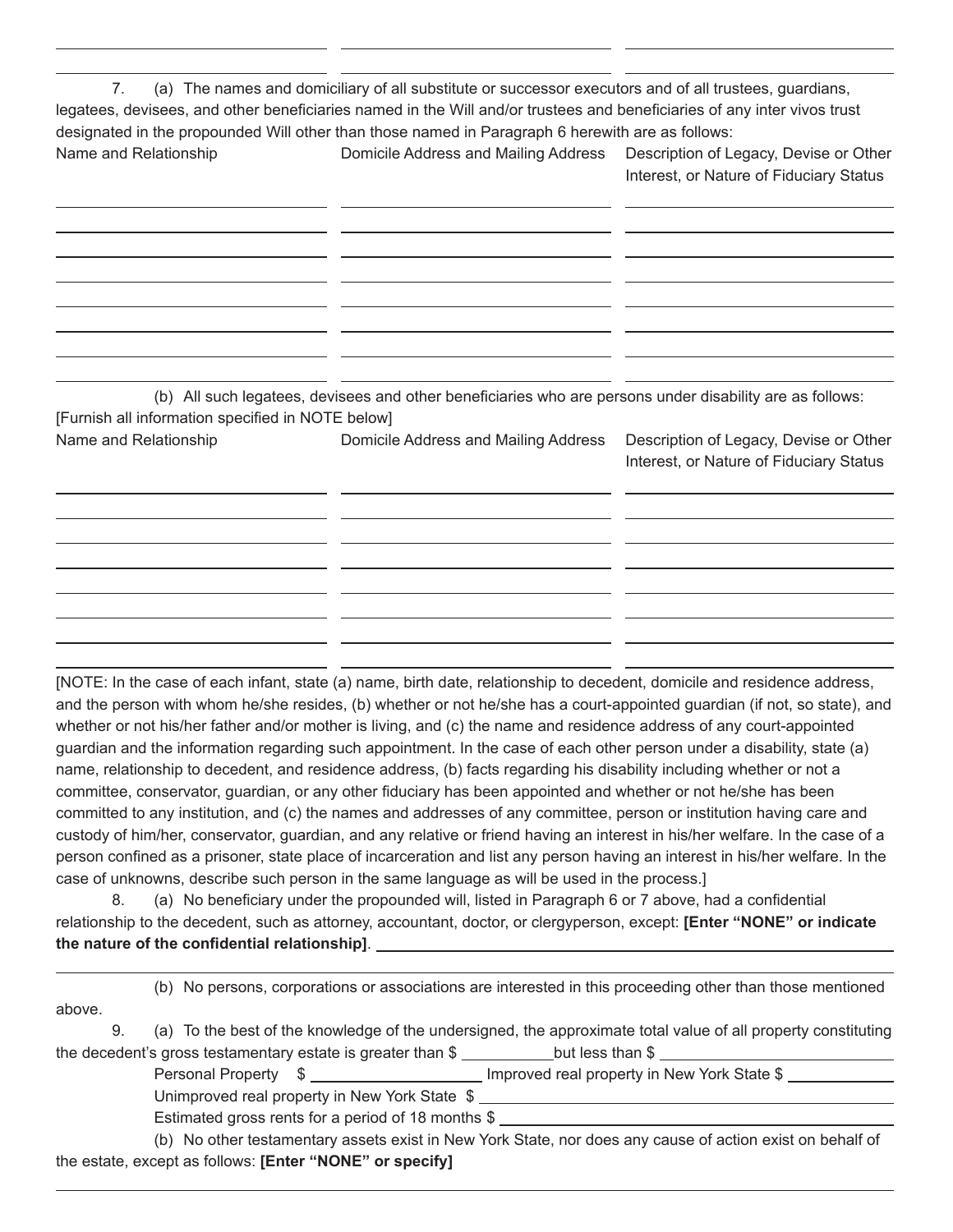10. Upon information and belief, no other petition for the probate of any will of the decedent or for letters of administration of the decedent's estate has heretofore been filed in any court.

 $\overline{a}$  $\overline{a}$  $\overline{a}$ 

WHEREFORE your petitioner (s) pray (s) that process be issued to all necessary parties to show cause why the Will and the Codicil (s) set forth in Paragraph 3 and presented herewith should not be admitted to probate; (b) that an order be granted directing the service of process, pursuant to the provisions of Article 3 of the S.C.P.A., upon the persons named in Paragraph (6) hereof whose names or whereabouts are unknown and cannot be ascertained, or who may be persons on whom service by personal delivery cannot be made; and (c) that such Will and Codicil (s) be admitted to probate as a Will of real and personal property and that letters issue thereon as follows: [Check and complete all relief requested.]

**□** Letters Testamentary to

| $\Box$ |                                                                  | $f/b/o$ $\qquad \qquad$   |
|--------|------------------------------------------------------------------|---------------------------|
|        | <u> 1980 - Andrea Stadt Britain, amerikansk politik (* 1908)</u> |                           |
|        | <u> 1989 - Johann Barn, fransk politik formuler (d. 1989)</u>    | $f/b/o$ $\qquad$          |
| П      |                                                                  |                           |
|        | and that petitioner (s) have such other relief as may be proper. |                           |
|        |                                                                  |                           |
|        |                                                                  | 2.                        |
|        | (Signature of Petitioner)                                        | (Signature of Petitioner) |
|        | (Print Name)                                                     | (Print Name)              |
| 3.     |                                                                  |                           |
|        | (Name of Corporate Petitioner)                                   |                           |
|        | (Signature of Officer)                                           |                           |
|        | (Print Name and Title of Officer)                                |                           |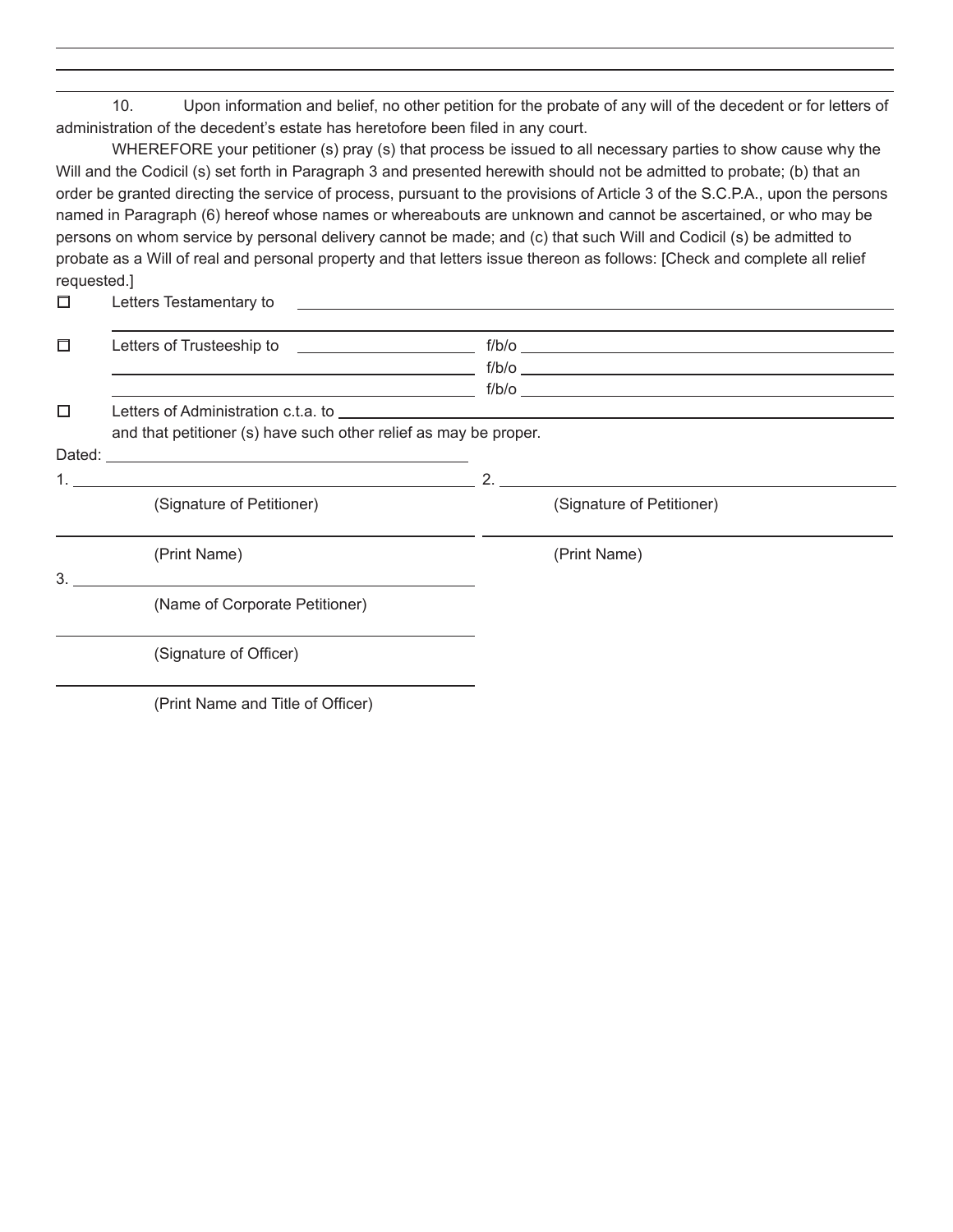## **COMBINED VERIFICATION, OATH AND DESIGNATION**

[For use when petitioner is an individual]

STATE OF NEW YORK )

COUNTY OF ) ss.:

The undersigned, the petitioner named in the foregoing petition, being duly sworn, says:

1. VERIFICATION: I have read the foregoing petition subscribed by me and know the contents thereof, and the same is true of my own knowledge, except as to the matters therein stated to be alleged upon information and belief, and as to those matters I believe it to be true.

2. OATH OF **□** EXECUTOR **□** ADMINISTRATOR c.t.a.**□** TRUSTEE as indicated above: I am over eighteen (18) years of age, and I will well, faithfully and honestly discharge the duties of Fiduciary of the goods, chattels and credits of said decedent according to law. I am not ineligible, pursuant to SCPA 707, to receive letters and will duly account for all moneys and other property that will come into my hands.

3. DESIGNATION OF CLERK FOR SERVICE OF PROCESS: I hereby designate the Clerk of the Surrogate's Court of County, and his/her successor in office, as a person on whom service of any process, issuing from such Court may be made in like manner and with like effect as if it were served personally upon me, whenever I cannot be found and served within the State of New York after due diligence used.

My domicile is :

|    | (Street Address)          | (State)<br>(City/Town/Village)  | (Zip) |
|----|---------------------------|---------------------------------|-------|
|    | (Signature of Petitioner) |                                 |       |
| On | (Print Name)              | before me personally came<br>20 |       |

to me known to be the person described in and who executed the foregoing instrument. Such person duly swore to such instrument before me and duly acknowledged that he/she executed the same.

 $\overline{a}$ 

| (Affix Notary Stamp or Seal)                                               |  |
|----------------------------------------------------------------------------|--|
| Signature of Attorney: <u>contract and the set of the set of Attorney:</u> |  |
|                                                                            |  |
|                                                                            |  |
|                                                                            |  |
|                                                                            |  |

P-1 (03/18)